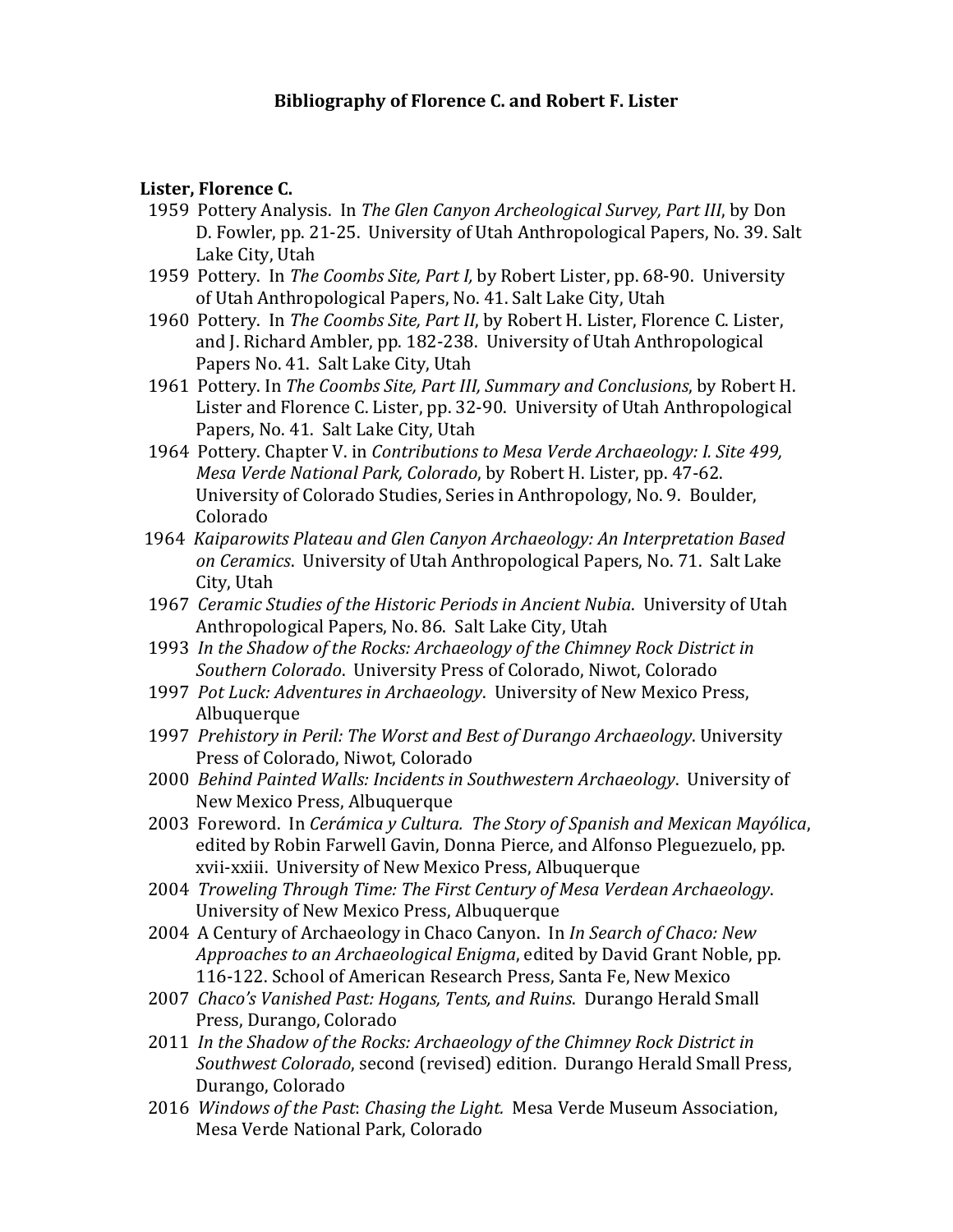2016 A Phoenix on the Animas: Aztec West's Great Kiva. Manuscript submitted for the book *Aztec, Salmon and the Middle San Juan: A Pueblo Heartland*, edited by Paul F. Reed and Gary M. Brown. To be published by SAR Press, Santa Fe, New Mexico

# **Lister, Florence C. and Robert H. Lister**

- 1966 *Chihuahua, Storehouse of Storms*. University of New Mexico Press, Albuquerque
- 1968 *Earl Morris and Southwestern Archaeology.* University of New Mexico Press, Albuquerque
- 1969 Majolica, Ceramic Link Between Old World and New World. *El Palacio* 76:1-15
- 1972 Making Majolica Pottery in Modern Mexico. *El Palacio* 78:21-32
- 1974 Maiolica in Colonial Spanish America. *Historical Archaeology* 8:17-52
- 1975 An Overview of Moroccan Maiolica. In *Collected Papers in Honor of Florence Hawley Ellis*, edited by Theodore R. Frisbie, pp. 272-295. Papers of the Archaeological Society of New Mexico, No. 2. Santa Fe, New Mexico
- 1975 Non-Indian Ceramics from the Mexico City Subway. *El Palacio* 81:25-48
- 1976 *A Descriptive Dictionary for 500 Years of Spanish Tradition Ceramics (13th Through 18th Centuries*. Society for Historical Archaeology, Special Publications, No. 1. Glassboro, New Jersey
- 1976 Distribution of Mexican Maiolica Along the Northern Borderlands. In *Collected Papers in Honor of Marjorie Ferguson Lambert*, edited by Albert H. Schroeder, pp. 113-140. Papers of the Archaeological Society of New Mexico, No. 3. Albuquerque, New Mexico
- 1976 Italian Presence in Tin Glazed Ceramics in Spanish America. *Historical Archaeology* 10:28-41
- 1976 Ligurian Maiolica in Spanish America. *Convegno Internazionale Della Ceramica, Atti IX*:311-320. Albisola, Italy
- 1978 The First Mexican Maiolicas: Imported and Locally Produced. *Historical Archaeology* 12:1-24
- 1979 (translated by Ruben Osorio Baez and Luis Garcia Gutierrez) *Chihuahua, Almacen de Tempestades* (Spanish edition of "Chihuahua: Storehouse of Storms") Ediciones del Gobierno del Estado de Chihuahua, Chihuahua City, Mexico. (Reprinted 1986 and 1992)
- 1981 The Recycled Pots and Potsherds of Spain. *Historical Archaeology* 15:66-78
- 1982 *Sixteenth Century Maiolica Pottery in the Valley of Mexico*. Anthropological Papers of the University of Arizona, No. 39. University of Arizona Press, Tucson, Arizona
- 1983 One Pot's Pedigree. In *Collected Papers in Honor of Charlie R. Steen, Jr.,* edited by Nancy J. Fox and Richard A. Bice, pp. 167-187. Papers of the Archaeological Society of New Mexico, No. 8. Albuquerque, New Mexico
- 1984 The Potter's Quarter of Colonial Pueblo, Mexico. *Historical Archaeology* 18:87-102
- 1987 *Andalusian Ceramics in Spain and New Spain: A Cultural Register from the Third Century B.C. to 1700*. University of Arizona Press, Tucson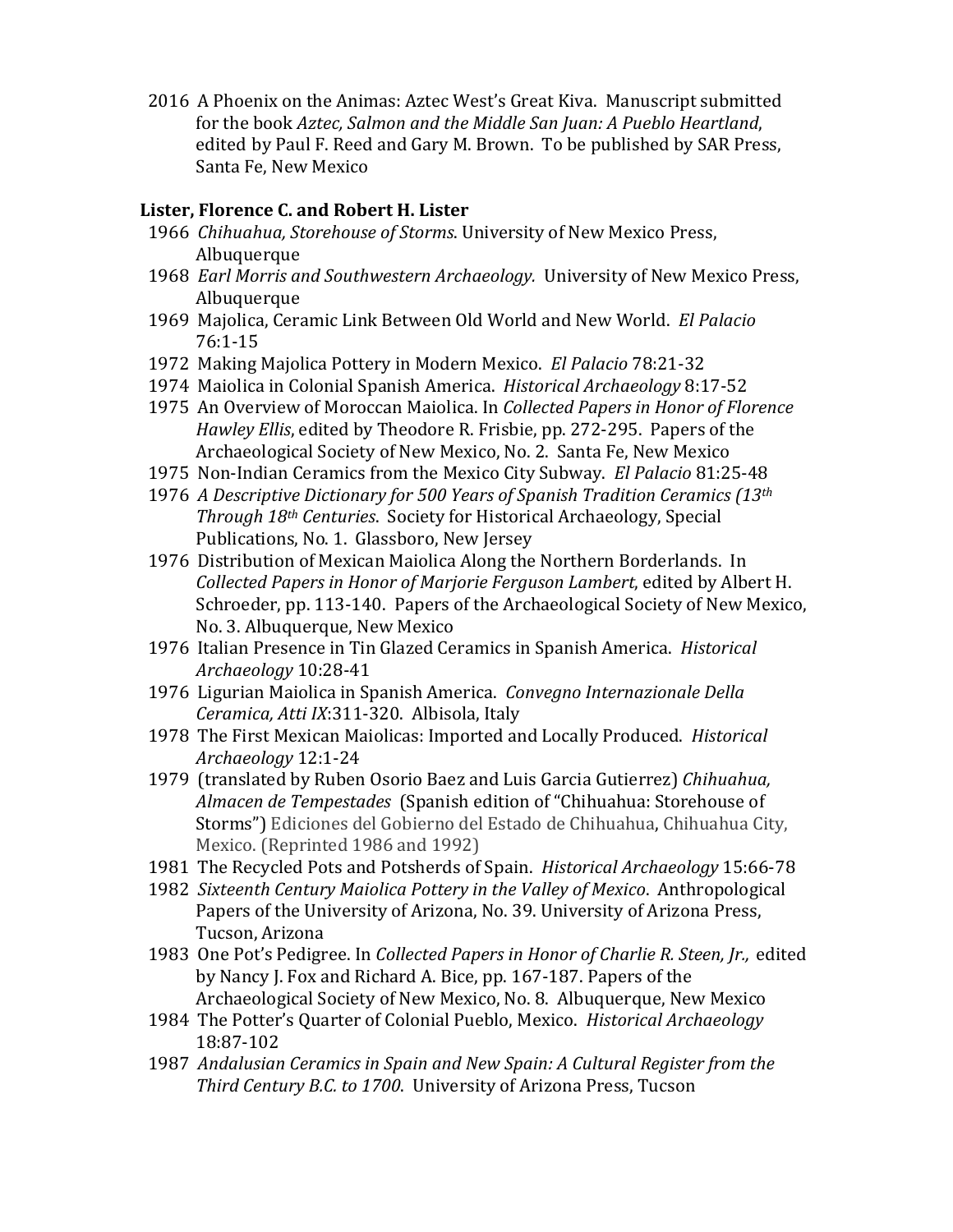- 1989a Chinese Sojourners in Territorial Prescott. Special issue of *Journal of the Southwest* 31(1). The Southwest Center, University of Arizona Press, Tucson, Arizona
- 1989b *The Chinese of Early Tucson: Historic Archaeology from the Tucson Urban Renewal Project*. Anthropological Papers of the University of Arizona, No. 52. University of Arizona Press, Tucson
- 1993 *Earl Morris and Southwestern Archaeology*, second edition. University of New Mexico Press, Albuquerque, and Southwest Parks and Monuments Association, Tucson, Arizona
- 2001 *Maiolica Ole: Spanish and Mexican Decorative Traditions*. Museum of New Mexico Press, Santa Fe, New Mexico

# **Lister, Florence C. and Gwinn Vivian**

 2014 *Remembering Old Chaco* (DVD). Discussion by Florence Lister and Gwinn Vivian of archaeology at Chaco Canyon in the 1930s and subsequent decades, based on a presentation at the Crow Canyon Archaeological Center, April 22, 2010. Production Director, Elizabeth Hamilton. INTERpark, Inc., Cortez, Colorado

# **Lister, Florence C. and Lynn Wilson**

 1993 *Windows of the Past: Ruins of the Colorado Plateau*. A Wish You Were Here Book. Sierra Press, El Portal, California

# **Lister, Robert H.**

- 1937 The Chihuahua Field Session. *El Palacio* 42:32-32
- 1939 A Report on the Excavations Made at Agua Zarca and La Morita in Chihuahua *Research* 3:42-54 (a publication of the U of New Mexico Graduate School)
- 1940 Arrows Recovered from Long House Ruin, Bandelier National Monument. *Southwestern National Monuments Monthly Report*, January: 64-66
- 1940 Otowi Artifacts. *Southwestern National Monuments Monthly Report*, March: 55-59
- 1941 Cerro Otzuma, Guerrero. *El Mexico Antiguo* 5:209-220
- 1946 Survey of Archaeological Remains in Northwestern Chihuahua. *Southwestern Journal of Anthropology* 2:433-453
- 1947 Additional Evidence of Wheeled Toys in Mexico. *American Antiquity* 12:184-185
- 1947 Archaeology of the Middle Rio Balsas Basin, Mexico. *American Antiquity* 13:67-78
- 1948 Summary of Excavations at Cojumatlan, Michoacan. In *El Occidente de Mexico, Cuarta Reunion de Mesa Redonda sobre Problemas Antropologicos de Mexico y Centro America*, pp. 26-27
- 1948 An Archaeological Survey of the Region About Teloloapan, Guerrero. In *El Occidente de Mexico, Cuarta Reunion de Mesa Redonda sobre Problemas Antropologicos de Mexico y Centro America*, pp. 105-122
- 1948 Notes on the Archaeology of the Watrous Valley, New Mexico. El *Palacio* 55:35-41
- 1949 Excavations *at Cojumatlan, Michoacan*. University of New Mexico Publicatons in Anthropology, No. 5. Albuquerque, New Mexico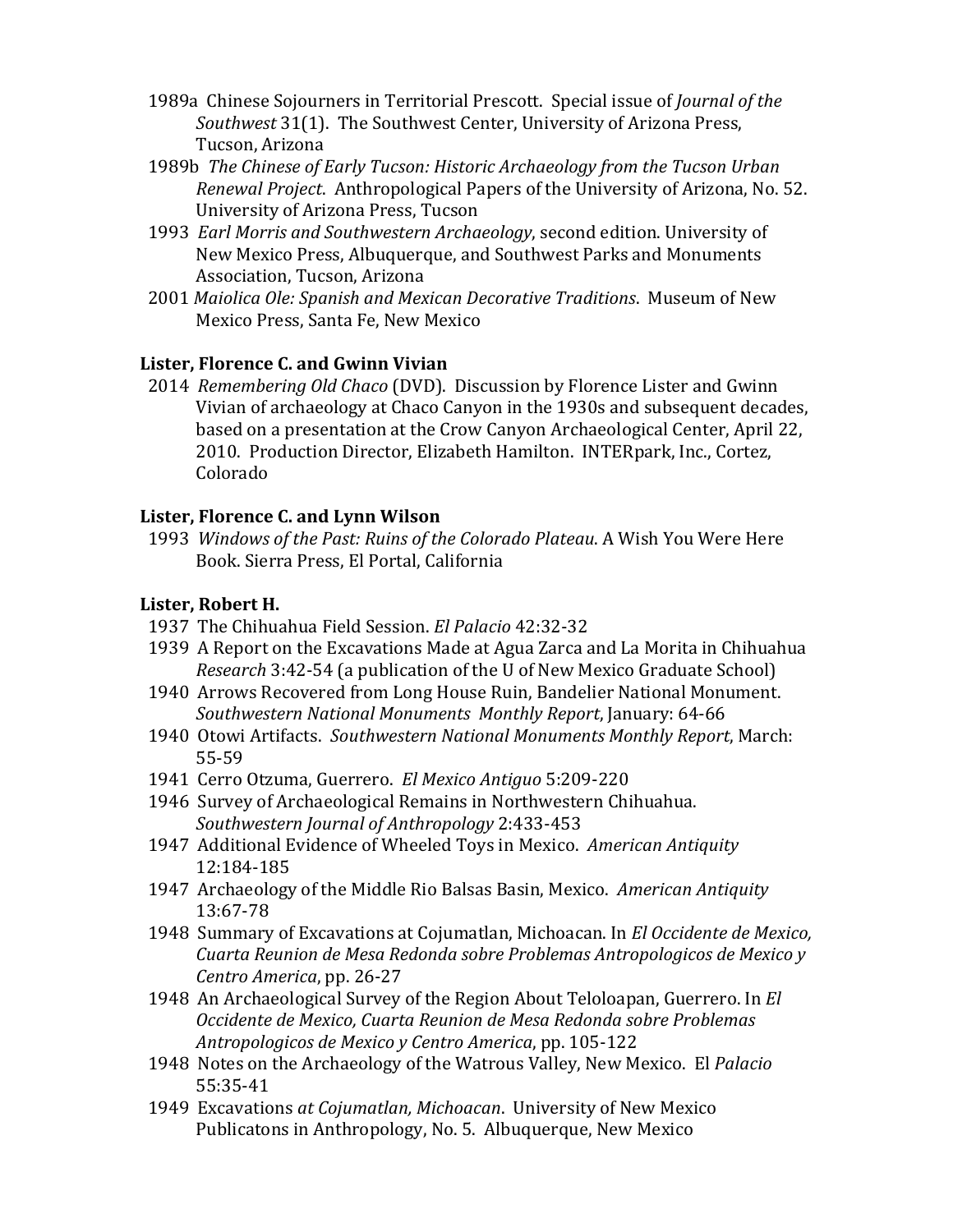- 1951 *Archaeological Cultures of Western Mexico, With a Report on Excavations at Cojumatlan, Michoacan*. Unpublished PhD dissertation, Department of Anthropology, Harvard University, Cambridge, Massachusetts
- 1951 *Excavations at Hells Midden, Dinosaur National Monument.* University of Colorado Series in Anthropology, No. 3
- 1951 Two Projectile Point Types from Dinosaur National Monument. *Southwestern Lore* 17:19-20
- 1953 Excavations in Cave Valley, Chihuahua, Mexico. *American Antiquity* 18:264- 265
- 1953 The Stemmed, Indented Base Point, a Possible Horizon Marker. *American Antiquity* 18:264-265
- 1955 The Ancients of the Canyons. In *This is Dinosaur: Echo Park Country and Its Magic Rivers,* edited by Wallace E. Stegner, pp. 48-57. Alfred A. Knopf, New York
- 1955 Cliff Dwellings of the Northern Sierra Madre Occidental. *El Mexico Antiguo* 8:141-156
- 1955 *The Present Status of the Archaeology of Western Mexico: A Distributional Study*. University of Colorado Series in Anthropology No. 5. Boulder, Colorado
- 1958 *Archaeological Excavations in the Northern Sierra Madre Occidental, Chihuahua and Sonora, Mexico*. University of Colorado Series in Anthropology, No. 7. Boulder, Colorado
- 1959 *The Coombs Site (Part I).* University of Utah Anthropological Papers No. 41. Salt Lake City, Utah
- 1959 The Glen Canyon Right Bank Survey. In *The Glen Canyon Archaeological Survey, Part 1*, by Don D. Fowler, James H. Gunnerson, Jesse D. Jennings, Robert H. Lister, Dee Ann Suhm, and Ted Weller, pp. 27-162. University of Utah, Anthropological Papers, No. 39. Salt Lake City
- 1959 The Waterpocket Fold: A Distributional Problem. In *The Glen Canyon Archaeological Survey, Part 1*, by Don D. Fowler, James H. Gunnerson, Jesse D. Jennings, Robert H. Lister, Dee Ann Suhm, and Ted Weller, pp. 285-317. University of Utah Anthropological Papers, No. 39. Salt Lake City
- 1960 Plugging the Cultural Gap. *Desert Magazine* December, 1960:8-11
- 1961 Twenty-five Years of Archaeology in the Greater Southwest. *American Antiquity* 27:39-45
- 1962 Archaeological Survey of the Blue Mesa Reservoir, Colorado. *Southwestern Lore* 28:41-45
- 1964 *Contributions to Mesa Verde Archaeology I: Site 499, Mesa Verde National Park, Colorado*. University of Colorado Studies, Series in Anthropology, No. 9. Boulder, Colorado
- 1965 *Contributions to Mesa Verde Archaeology, II: Site 866, Mesa Verde National Park, Colorado*. University of Colorado Studies, Series in Anthropology, No. 11. Boulder, Colorado
- 1966 *Contributions to Mesa Verde Archaeology III: Site 866 and the Cultural Sequence at Four Villages in the Far View Group, Mesa Verde National Park, Colorado*. University of Colorado Studies, Series in Anthropology, No. 12. Boulder, Colorado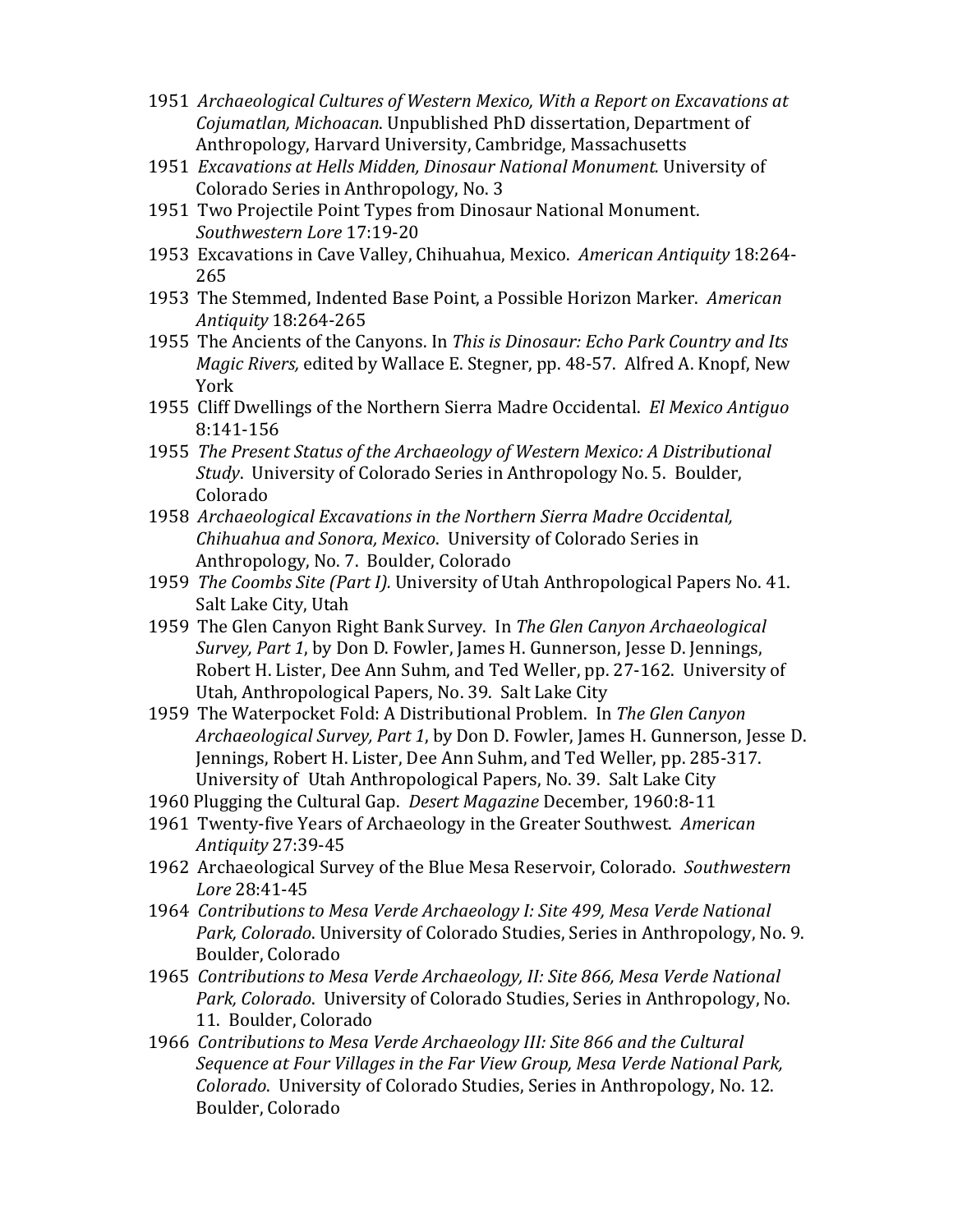- 1967 *Contributions to Mesa Verde Archaeology IV: Site 1086, an Isolated, Above Ground Kiva in Mesa Verde National Park, Colorado*. University of Colorado Studies, Series in Anthropology, No. 13
- 1968 Introduction. In *Contributions to Mesa Verde Archaeology V: Emergency Archaeology in Mesa Verde National Park, Colorado, 1948-1966,* edited by Robert H. Lister, pp. 1-4. University of Colorado Studies, Series in Anthropology No. 15. Boulder, Colorado
- 1968 Archaeology for Layman and Scientist at Mesa Verde. *Science* 160(3827):489-496
- 1969a Environment and Man at Mesa Verde. *Naturalist* 20(2):37-39
- 1969b University of Colorado Archaeological Research Center. *Naturalist* 20(2):45-47
- 1971 Archaeological Synthesis of Guerrero. In *Archaeology of Northern Mesoamerica, Part 2*, edited by Gordon F. Ekholm and Ignacio Bernal, pp. 619-631. *Handbook of Middle American Indians*, v. 11, Robert Wauchope, General Editor. University of Texas Press, Austin
- 1980 They All Worked at Mesa Verde. In *Camera, Spade, and Pen*, edited by Marnie Gaede, pp. 9-51. University of Arizona Press, Tucson

### **Lister, Robert H. (editor)**

 1968 *Contributions to Mesa Verde Archaeology V: Emergency Archaeology in Mesa Verde National Park, Colorado, 1948-1966.* University of Colorado Studies, Series in Anthropology No. 15. Boulder, Colorado

#### **Lister, Robert H., J. Richard Ambler, and Florence C. Lister**

 1960 *The Coombs Site, Part II*. University of Utah Anthropological Papers, No. 41. Salt Lake City, Utah

### **Lister, Robert H. and David A. Breternitz**

 1968 The Salvage Excavation of Site 1104, Wetherill Mesa. In *Contributions to Mesa Verde Archaeology V: Emergency Archaeology in Mesa Verde National Park, Colorado, 1948-1966,* edited by Robert H. Lister, pp. 69-88. University of Colorado Studies, Series in Anthropology No. 15. Boulder, Colorado

#### **Lister, Robert H. and Herbert H. Dick**

 1952 Archaeology of the Glade Park Area: A Progress Report. *Southwestern Lore* 17:69-92

### **Lister, Robert H., Stephen J. Hallisey, Margaret H. Kane, and George E. McClellan**

 1970 Site 5LPII, A Pueblo I Site Near Ignacio, Colorado. *Southwestern Lore* 35(4):57-67

#### **Lister, Robert H and Agnes M. Howard**

 1955 The Chalcihuites Culture of Northern Mexico. *American Antiquity* 21:122-129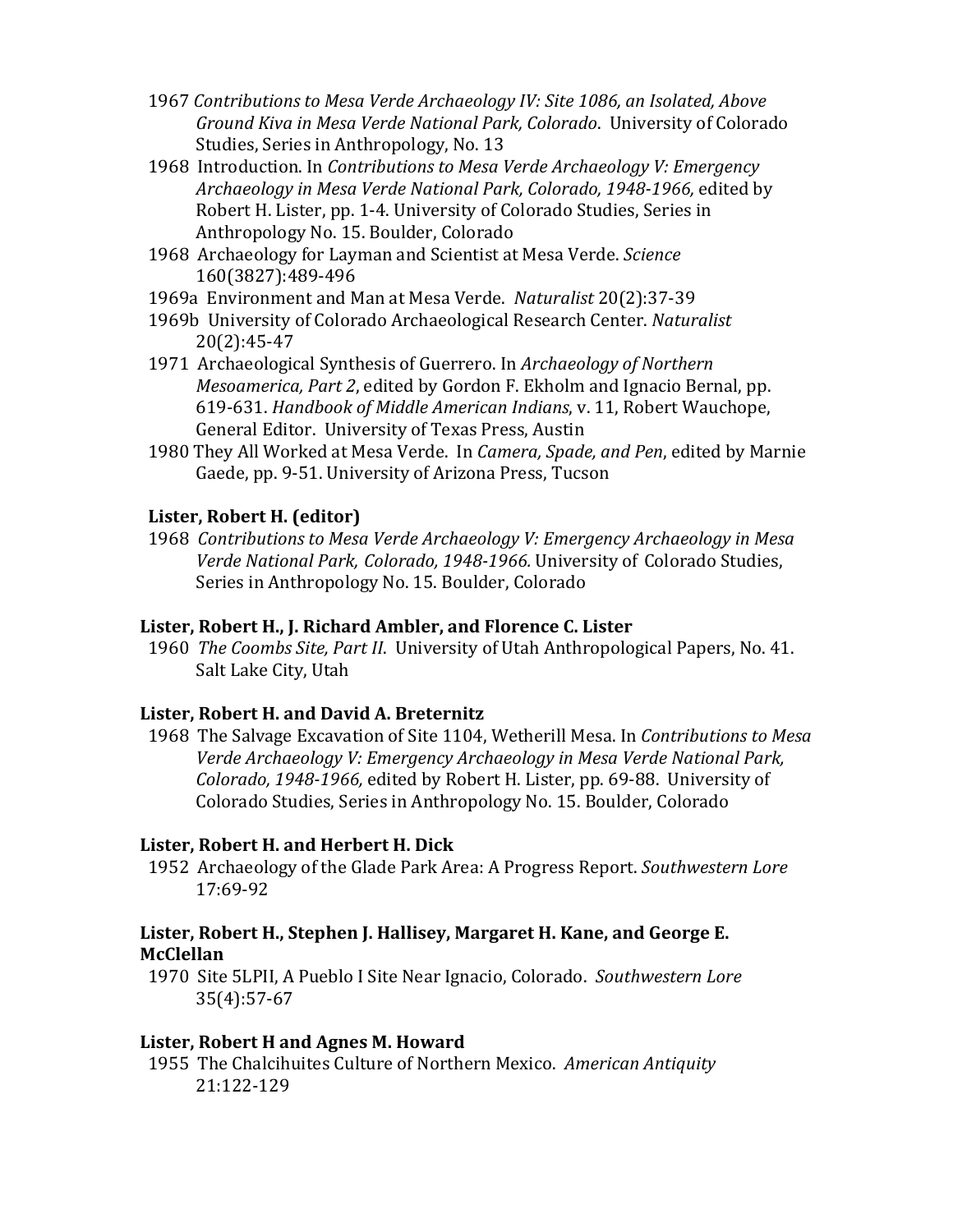### **Lister, Robert H. and Florence C. Lister**

- 1961 *The Coombs Site, Part III: Summary and Conclusions*. University of Utah Anthropological Papers, No. 41. Salt Lake City, Utah
- 1966 (with Florence C. Lister as one of four collaborators) *Contributions to Mesa Verde Archaeology: III. Site 866, and the Cultural Sequence at Four Villages in the Far View Group, Mesa Verde National Park, Colorado*. University of Colorado Studies, Series in Anthropology, No. 12. Boulder, Colorado
- 1969 *The Earl Morris Memorial Pottery Collection*. University of Colorado Studies, Series in Anthropology, No. 16. Boulder, Colorado
- 1970 (editors) *In Search of Maya Glyphs: From the Archaeological Journals of Sylvanus G. Morley*. University of New Mexico Press, Albuquerque
- 1970 Introduction. In Robert H. Lister and Florence C. Lister (editors). *In Search of Maya Glyphs: From the Archaeological Journals of Sylvanus G. Morley*, edited by Robert H. Lister and Florence C. Lister. University of New Mexico Press, Albuquerque
- 1978 *Anasazi Pottery: Ten Centuries of Prehistoric Ceramic Art in the Four Corners Country of the Southwestern United States*. Maxwell Museum of Anthropology, University of New Mexico, Albuquerque. (Slightly revised and updated version of R. H. Lister and F.C. Lister 1969.)
- 1981 *Chaco Canyon Archaeology and Archaeologists*. University of New Mexico Press, Albuquerque
- 1983 *Those Who Came Before: Southwestern Archaeology in the National Park System*. Southwest Parks and Monuments Association, Globe, Arizona
- 1984 (editors and annotators) *Stones Speak and Waters Sing: The Life and Works of Gustaf Nordenskiold*, by Olof W. Arrhenius. Mesa Verde National Park Museum Association, Mesa Verde, Colorado
- 1987 *Aztec Ruins on the Animas: Excavated, Preserved, and Interpreted*. University of New Mexico Press, Albuquerque
- 1987 Mesa Verde National Park: Preserving the Past. ARA Mesa Verde Company, Mancos, Colorado
- 1990 *Aztec Ruins National Monument:. Administrative History of an Archaeological Preserve*. Professional Paper No. 24, Southwest Cultural Resources Center, National Park Service. Santa Fe, New Mexico
- 1994 *Those Who Came Before: Southwestern Archaeology in the National Park System*, second (revised) edition. Southwest Parks and Monuments Association, Tucson, Arizona

### **Lister, Robert H. and Jack E. Smith**

 1968 Salvage Excavations at Site 1088, Morfield Canyon. In *Contributions to Mesa Verde Archaeology V: Emergency Archaeology in Mesa Verde National Park, Colorado, 1948-1966,* edited by Robert H. Lister, pp. 5-32. University of Colorado Studies, Series in Anthropology No. 15. Boulder, Colorado

#### **Mangelsdorf, Paul C. and Robert H. Lister**

 1956 Archaeological Evidence on the Evolution of Maize in Northwestern Mexico. *Harvard Botanical Museum Leaflets* 17:151-178